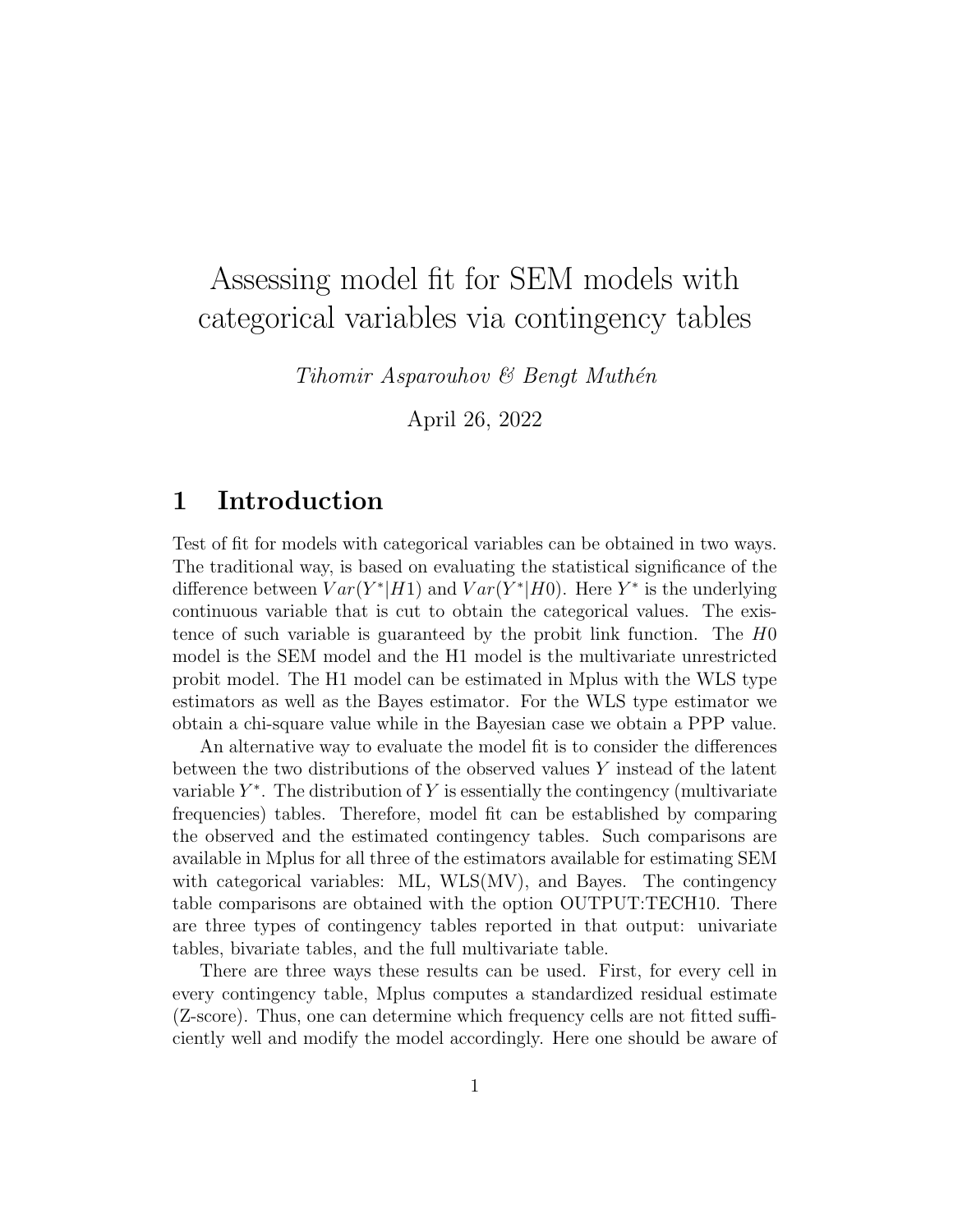the fact that the tables are subject to multiple testing issues. Even though the cell tests are not completely independent of each other, we can generally expect that one out of every 20 cell will be misfitted at the nominal 95% level.

The contingency tables can also be used for comparative purposes. One can compare for example, across different models and even estimators, the total number of misfitted cells (standardized Z-score above 1.96) or the total sum of all Pearson chi-square statistics across all (univariate and bivariate) contingency tables, see equation  $(44)$  in Asparouhov and Muthén  $(2021)$ . Although such a comparison does not have an associated statistical significance, it is nevertheless a valuable way to quantify the fit of the model. This approach is unique in being able to compare models across different estimators. Both the total number of misfitted univariate and bivariate cells as well as the total Pearson chi-square statistic for the univariate and bivariate tables are reported in the Mplus output. The full contingency table is somewhat more difficult to use. It is quite common to have many of the cells in that table have very low frequency, simply because the full table will have a very large number of cells. To make this somewhat easier to use, Mplus also produces a table with 20 most frequent patterns from the full contingency table as well as the total number of cells misfitted in those 20 patterns (Z-score above 1.96), which can also be used for comparative purposes.

The third way the contingency table results can be used is via proper statistical tests. Such tests are available in two cases. The first case is the classic Pearson/Chi-Square test of fit for the full contingency table available in Mplus with the ML estimators. The second case is the Pearson PPP described in Section 3.8 in Asparouhov and Muthén  $(2021)$  which uses as the fit statistic the sum of univariate and bivariate Pearson statistics for all univariate and bivariate contingency tables.

One important question that arises is how the classic latent  $Y^*$  testing and the tech<sup>10</sup> observed Y testing compare. In many situations the two will be comparable and will lead to the same conclusion, however, there are situations where the two versions are completely different. We will mention just two situations here to illustrate the possibilities but these are by no means the only reasons the two statistics will differ. The first situation is the case where the  $Y^*$  testing does not reject the model while the  $Y$  testing rejects the model. This can happen when the H1 multivariate probit model is not a sufficiently good fit for the observed data. This happens when the data is for example generated from a Mixture model, and is analyzed as a single-class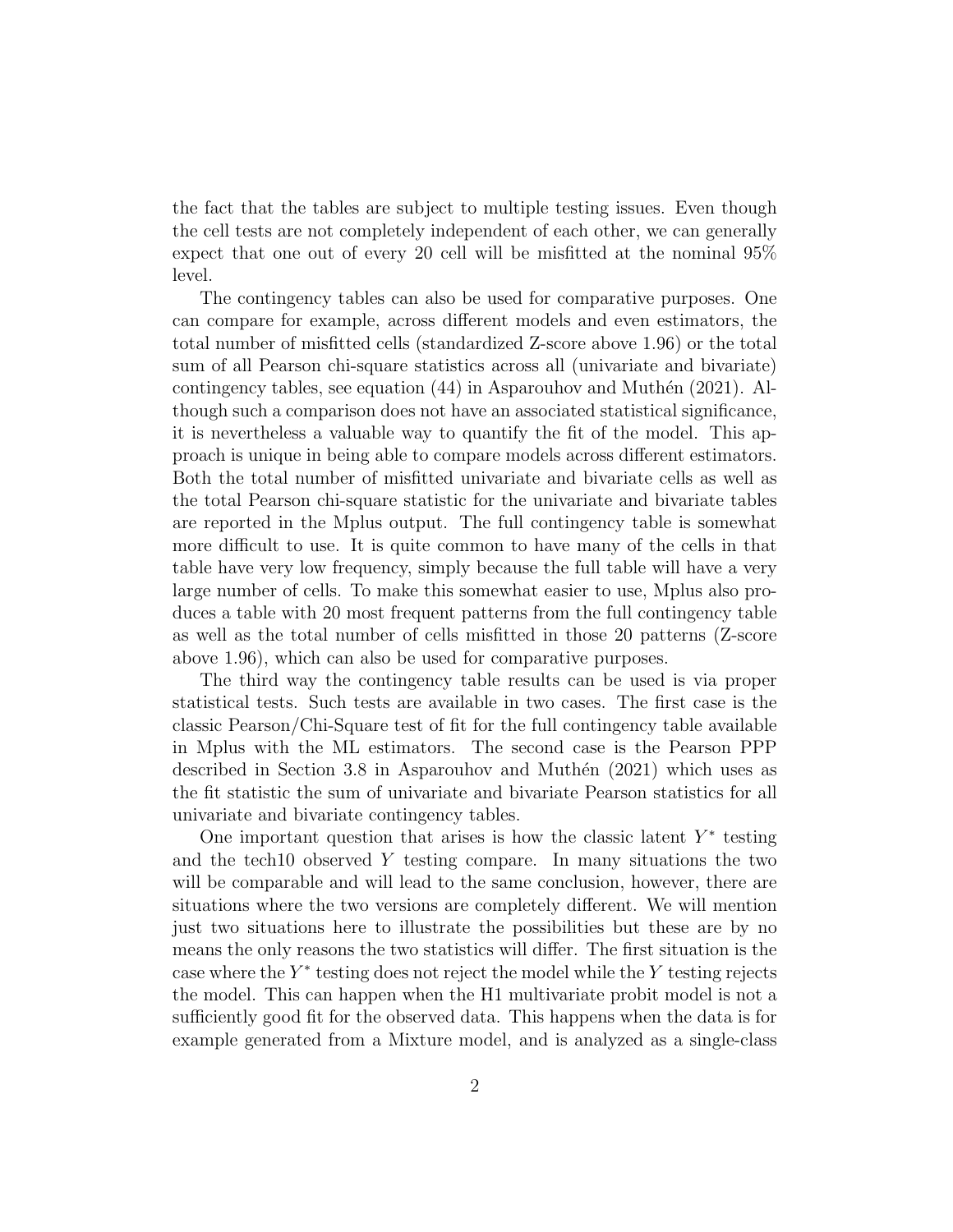model. It will also happen when the data is generated with two-part ordinal model but is analyzed with standard SEM model based on fitting the data via the probit link function. The second situation is where the  $Y^*$  testing rejects the model while the  $Y$  testing does not reject the model. An example of this is a SEM model that includes both continuous and categorical indicators. The Y contingency table testing only concerns the categorical variables and that part of the model can be fitted well, while the  $Y^*$  testing includes the continuous variables which can be misfitted. Here the role of the continuous dependent variable can also be taken by covariates. The contingency tables do not provide information on how well the covariates predict the outcomes. Thus, it would not be unusual to have well fitted contingency tables that are rejected by the classic chi-square due to problems with the predictive part of the model.

In this paper we provide several technical details on the computations implemented in Mplus. First, we focus on the computation of the estimated contingency tables. Depending on the estimator, different methods are used. Second we show how the standardized residuals are computed and interpreted. Finally we describe the computation for two special models, the two-part ordinal model and the model with observed mediators.

## 2 Estimated contingency tables

The computations vary somewhat between the different estimators. First we consider computation with the Bayes estimator using probit link functions. Let's first consider the univariate contingency tables. The estimated SEM model can generally be represented as

$$
Y^* = \alpha + \beta Z + \varepsilon
$$

where  $\varepsilon$  represents the residual and Z represents all predictors for Y including latent predictors, other observed dependent variable predictors and covariates. From here we compute the unconditional distribution of  $Y^* \sim N(\mu, \sigma)$ assuming normal distribution for Z and  $\varepsilon$ . At this point the estimated probability is given by

$$
P(Y = i) = \Phi((\tau_i - \mu)/\sqrt{\sigma}) - \Phi((\tau_{i-1} - \mu)/\sqrt{\sigma}),
$$

where  $\tau$  are the threshold parameters and  $\Phi$  is the standard normal distribution function.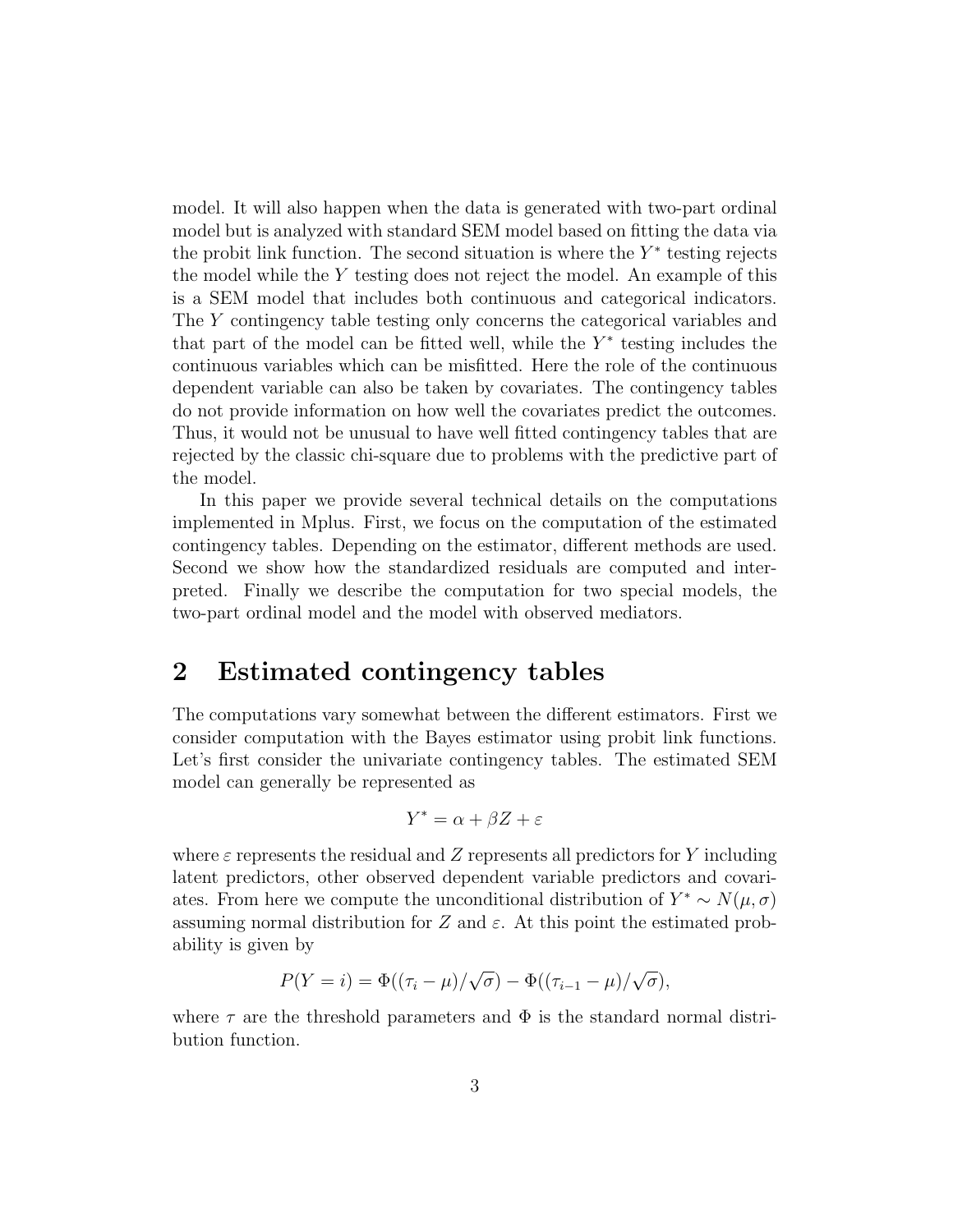For the bivariate probability we similarly derive from the model  $(Y_1^*, Y_2^*) \sim$  $N(\mu, \Sigma)$  from the structural model where  $\mu$  is a vector of size 2 and  $\Sigma$  is a 2 by 2 variance covariance matrix.

$$
P(Y_1 = i_1, Y_2 = i_2) = \Phi_{2,\rho}((\tau_{i_1,1} - \mu_1)/\sqrt{\sigma_{1,1}}, (\tau_{i_2,2} - \mu_2)/\sqrt{\sigma_{2,2}})) +
$$
  
\n
$$
\Phi_{2,\rho}((\tau_{i_1-1,1} - \mu_1)/\sqrt{\sigma_{1,1}}, (\tau_{i_2-1,2} - \mu_2)/\sqrt{\sigma_{2,2}})) -
$$
  
\n
$$
\Phi_{2,\rho}((\tau_{i_1,1} - \mu_1)/\sqrt{\sigma_{1,1}}, (\tau_{i_2-1,2} - \mu_2)/\sqrt{\sigma_{2,2}})) -
$$
  
\n
$$
\Phi_{2,\rho}((\tau_{i_1-1,1} - \mu_1)/\sqrt{\sigma_{1,1}}, (\tau_{i_2,2} - \mu_2)/\sqrt{\sigma_{2,2}})),
$$

where  $\Phi_{2,\rho}$  is the bivariate distribution function for a normal distribution with variances of 1 and correlation  $\rho$ . With logit link function and the Bayes estimator, the residual probit variance of 1 is replaced by the logit variance of  $\pi^2/3$ . There are some other variations in this computation across the different estimators. With the WLSMV estimators, the covariates are not integrated with the rest of the variables but are conditioned on. This means that the probabilities are computed for each individual conditional on the covariates and are averaged across the sample. Such a computation is somewhat more precise but also would be computationally more intensive. With the ML estimator we express the SEM model slightly differently. For the univariate probability the model is expressed as

$$
P(Y = i|Z) = \Phi((\tau_i - Z_0)) - \Phi((\tau_{i-1} - Z_0),
$$

where  $Z_0 = \alpha + \beta Z \sim N(\mu, V)$ . Then the probability is computed as

$$
P(Y = i) = \int \Phi((\tau_i - \mu - Z\sqrt{V}))\phi(Z)d(Z) - \int \Phi((\tau_{i-1} - \mu - Z\sqrt{V}))\phi(Z)d(Z),
$$

where  $\phi$  is the standard normal density function. The two integrals are then computed numerically with a 1-dimensional numerical integration. Similar variation is used for the bivariate probability which leads to a 2-dimensional numerical integration.

The estimated univariate and bivariate tables are compared to their observed quantities. If there is missing data, however, the observed quantities might not be comparable to the estimated. The univariate observed tables are computed with listwise deletion. This means that missing values are simply deleted. In the bivariate case the quantities in the observed table are computed from those observations where both variables are observed.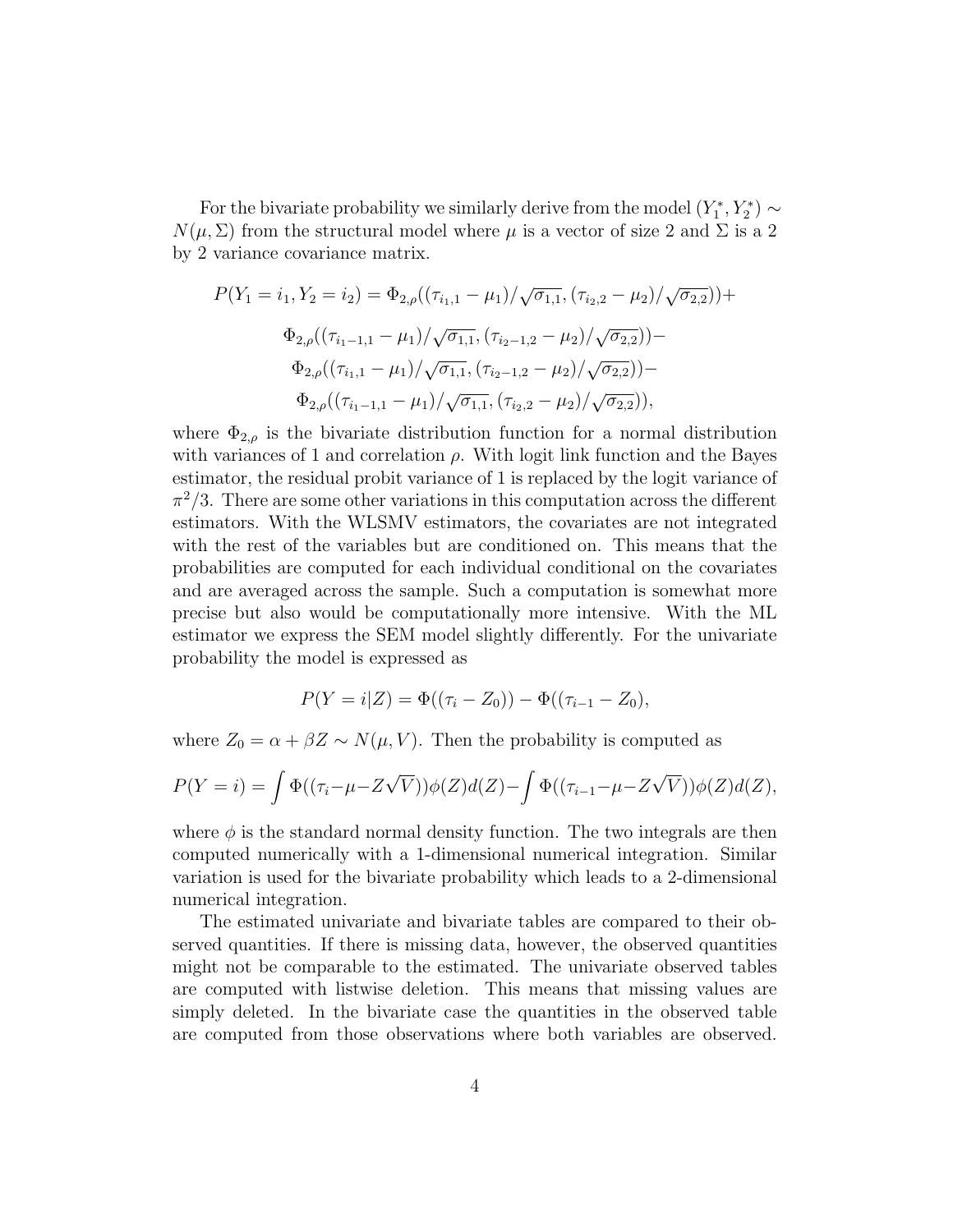It is well understood that such listwise approach may lead inaccurate values if the missing data is not MCAR. Therefore the comparisons between the estimated and observed univariate and bivariate tables is primarily valid when the missing data is MCAR or a small deviation of MCAR or when the amount of missing data is small.

The full patterns estimated frequencies are computed as follows. With the Bayes and WLSMV estimators the model estimated  $Y^*$  joint distribution is derived from the estimated structural model for the full vector of underlying latent variables  $Y^* \sim N(\mu, \Sigma)$ . Here the dimensions of  $\mu$  and  $\Sigma$  is the number of categorical variables in the model  $p$ . A random sample with 10000 draws is taken from this multivariate normal distribution which are cut according to the estimated thresholds to obtain a sample of categorical data based on the estimated model. The frequencies of this sample are then computed to produce the model estimated frequencies. With the ML estimator a different approach is used. Conditional on the latent variables and other predictors, in the ML framework, the categorical variables are independent of each other because WITH statements are not allowed in that framework. In that case the conditional probability is just the product of the individual probabilities

$$
P(Y_1 = i_1, Y_2 = i_2, ..., Y_p = i_p | *) = P(Y_1 = i_1 | *) P(Y_2 = i_2 | *) ... P(Y_p = i_p | *).
$$

The individual probabilities are directly computable from the model. To get the unconditional probability the above equation is integrated out with the integration method used for the model estimation, i.e., if there is one latent variable, a one dimensional numerical integration is used, etc.

In the presence of missing data, the full contingency table produced by Mplus will contain also the estimated probability for the particular missing data pattern in addition to the actual observed values. It is important to note here that the estimated model does not condition on the missing data pattern. It simply computes the probability of the observed values. If the missing data is not MCAR but it is MAR and the missing data pattern was known a different quantity would be produced. None of the Mplus estimation methods however produce a missing data mechanism estimation and therefore such computation that is conditional on the missing data pattern is not possible. Therefore, we can say here that the estimated probability is computed as if the missing data mechanism in MCAR. Furthermore, since the actual quantities that are compared is the Mplus output are not the probabilities but the frequency counts, the issue arises then regarding how to convert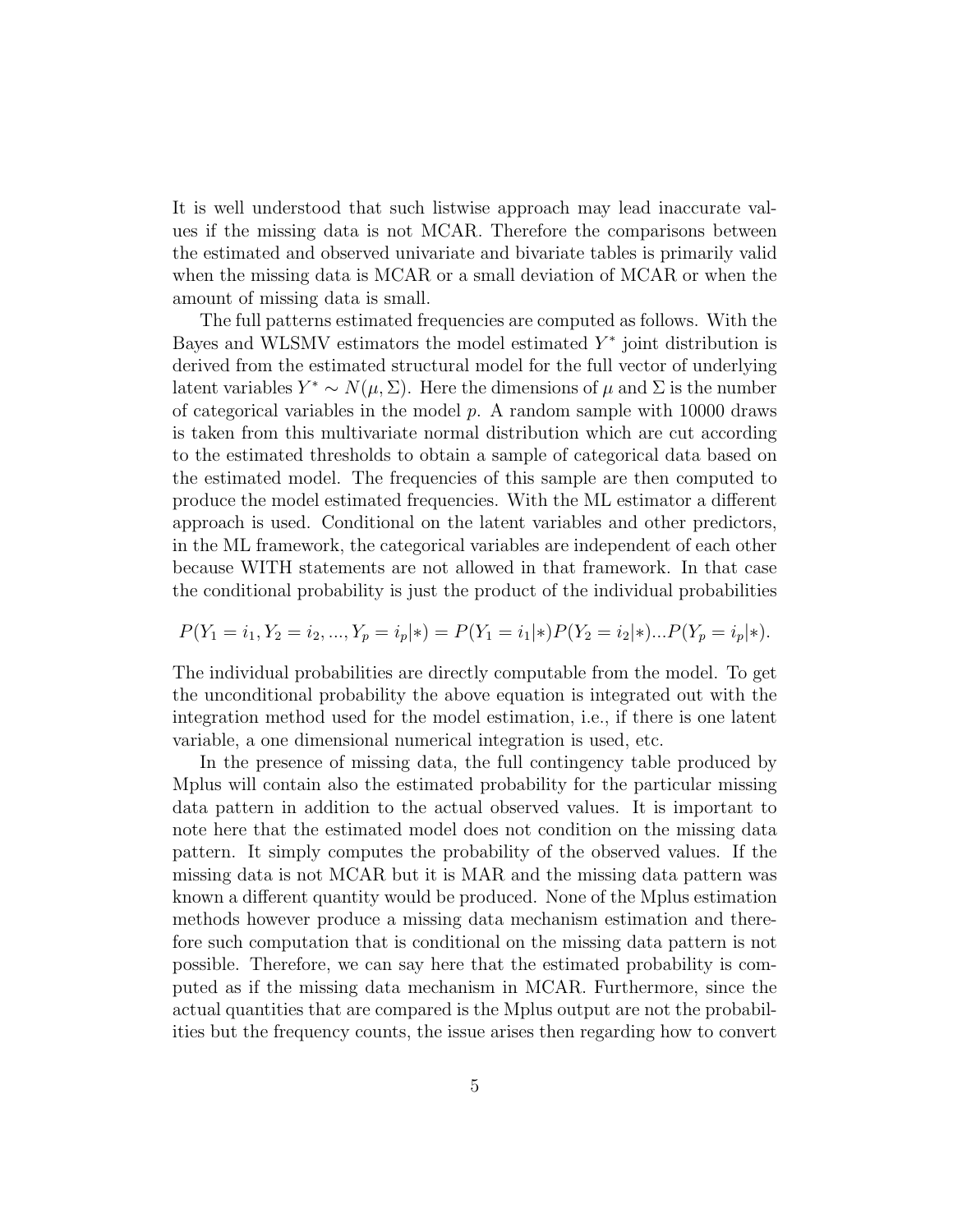the probability to a frequency count. To do that, one needs an estimate for the number of observations in the missing data pattern. For this purpose we use the quantity found in the sample. We explicate below with an example. Suppose that there are 3 categorical variables in the model and we need to estimate the frequency of the cell  $[Y_1 = i_1, Y_2 = missing, Y_3 = missing]$ . The frequency count is estimated as follows

$$
P(Y_1 = i_1)P(Y_1 = observed, Y_2 = missing, Y_3 = missing)N = P(Y_1 = i_1)N_1,
$$

where  $N$  is the total sample size and  $N_1$  is the number of observations in the sample that have the pattern  $[Y_1 = observed, Y_2 = missing, Y_3 = missing].$ This kind of comparison is valid when the missing data is MCAR or when the deviation from MCAR is small or when the amount of missing data is small. When the missing data is substantially different from MCAR and the amount of missing data is substantial as well, the comparison is not valid and the differences in the frequency counts maybe due to the missing data mechanism.

There are some extreme examples that are worth mentioning here. If the sample contains a single observation of a particular missing data pattern, such as for example  $[Y_1 = observed, Y_2 = missing, Y_3 = missing]$ , the estimated quantity is  $P(Y_1 = i_1)$ , while the observed quantity is 1. Clearly such a comparison is not a reliable indicator of model fit.

#### 3 Z-score for cells in the contingency tables

For each contingency table cell we can easily compute the probability that the observed values occurs given the estimated probability. Suppose that the cell probability is q. We form the binary indicators  $W_i$ , where  $W_i$  is 0 if the i−th observation does not belong in the cell and it is 1 if the i−th observation belongs in that cell. The observed probability is then

$$
W = \frac{W_1 + W_2 + \dots + W_N}{N}.
$$

Using the law of large numbers, the distribution of  $W$  is approximately  $N(q, q(1-q)/N)$  and the standardized Z-score is computed as

$$
\frac{W-q}{\sqrt{q(1-q)/N}}.
$$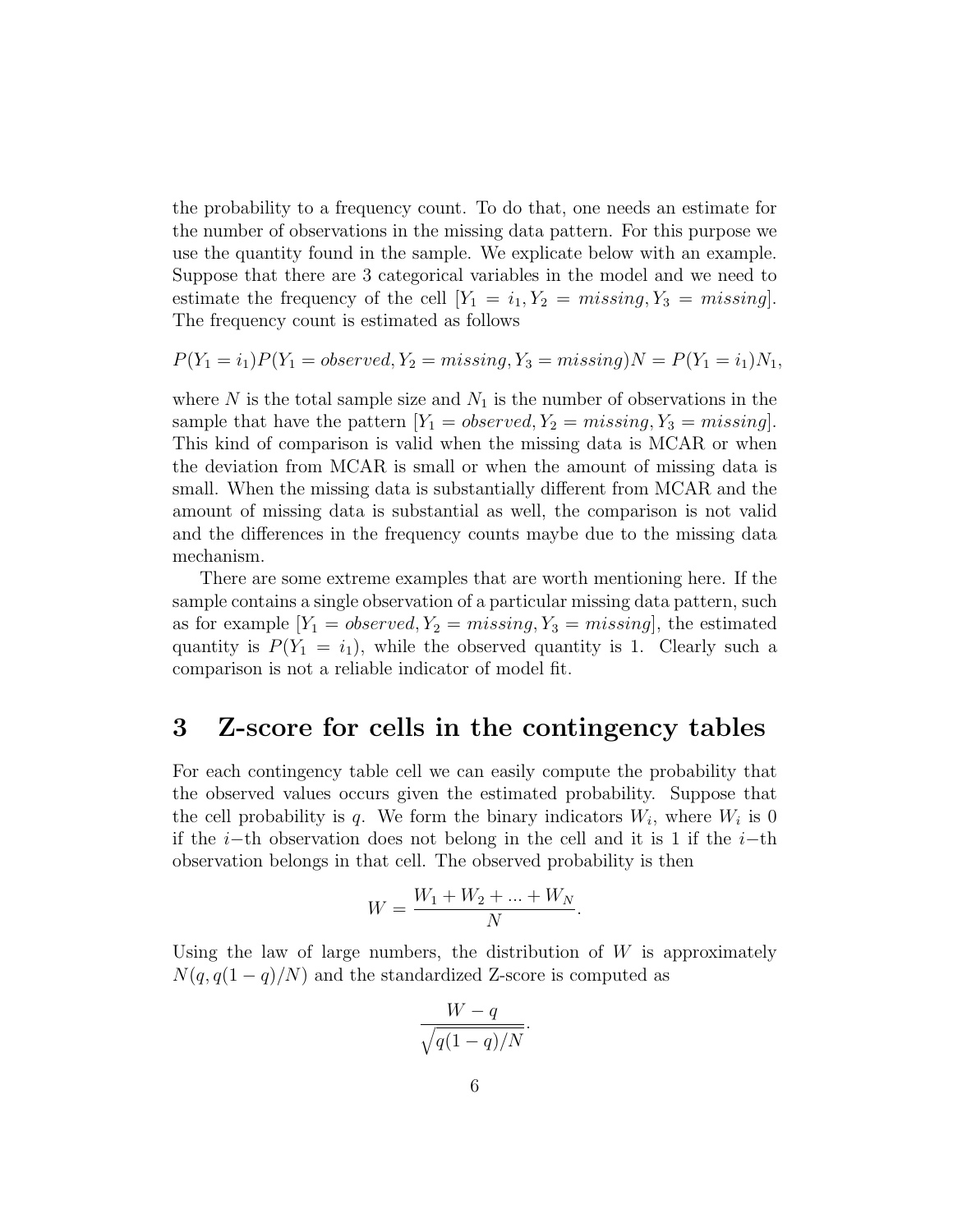This approach is used in all contingency tables: univariate, bivariate and full pattern. The formula is also applied in the situation where we compare frequency counts rather than probabilities (which are essentially multiples of the probabilities).

The full contingency table has to also deal with two other issues. When the number of variables is large the contingency table is very large and a large number of cells have very small estimated probabilities. These are rare outcomes. The variance of  $W$  for such rare outcomes is difficult to estimate. We use an alternative approach to the above formula

$$
Var(W) \approx max(q_o(1-q_o)/N + q(1-q)/10000, q(1-q)/N + q(1-q)/10000).
$$

In the above formula we have added the variance for  $q$  because that is also estimated from the montecarlo draws and there is uncertainty in that estimate. Also, we use the observed frequency  $q_0$  as an alternative estimate for the variance estimation purposes to prevent divisions by zero when the montecarlo draws do not contain the rare outcome.

### 4 The two-part ordinal model

The two-part ordinal model is a special case that requires a different computation for the purposes of contingency table comparison. This computation is implemented with the Bayes estimator. Consider a two part ordinal variable Y. The variable is decomposed as two categorical variables  $Y_0$  and  $Y_p$ . If  $Y = 0$  then  $Y_0 = 0$  and  $Y_p$  is missing. If  $Y > 0$  then  $Y_0 = 1$  and  $Y_p = Y$ . If Y is missing, both  $Y_0$  and  $Y_p$  are missing. Essentially, the categorical variable Y is replaced by two categorical variables  $Y_0$  and  $Y_p$  and the first category of Y (namely the zero category) is treated as a special category that deserves its own categorical variable. Multivariate models with large amount of 0 observations often can not be fitted well by the multivariate probit model and thus the two-part model offers a more flexible framework that nevertheless is much more parsimonious that a contingency table model. In the multivariate probit model the variable Y is represented by a single normal variable  $Y^*$ , while in the two part ordinal model the variable is represented by two normally distributed latent variables  $Y_0^*$  and  $Y_p^*$ . In the multivariate two-part model, more correlations can be added to the model between the underlying latent variables, making it more flexible than the multivariate probit model. If  $Y$  and  $Z$  are two-part ordinal variables,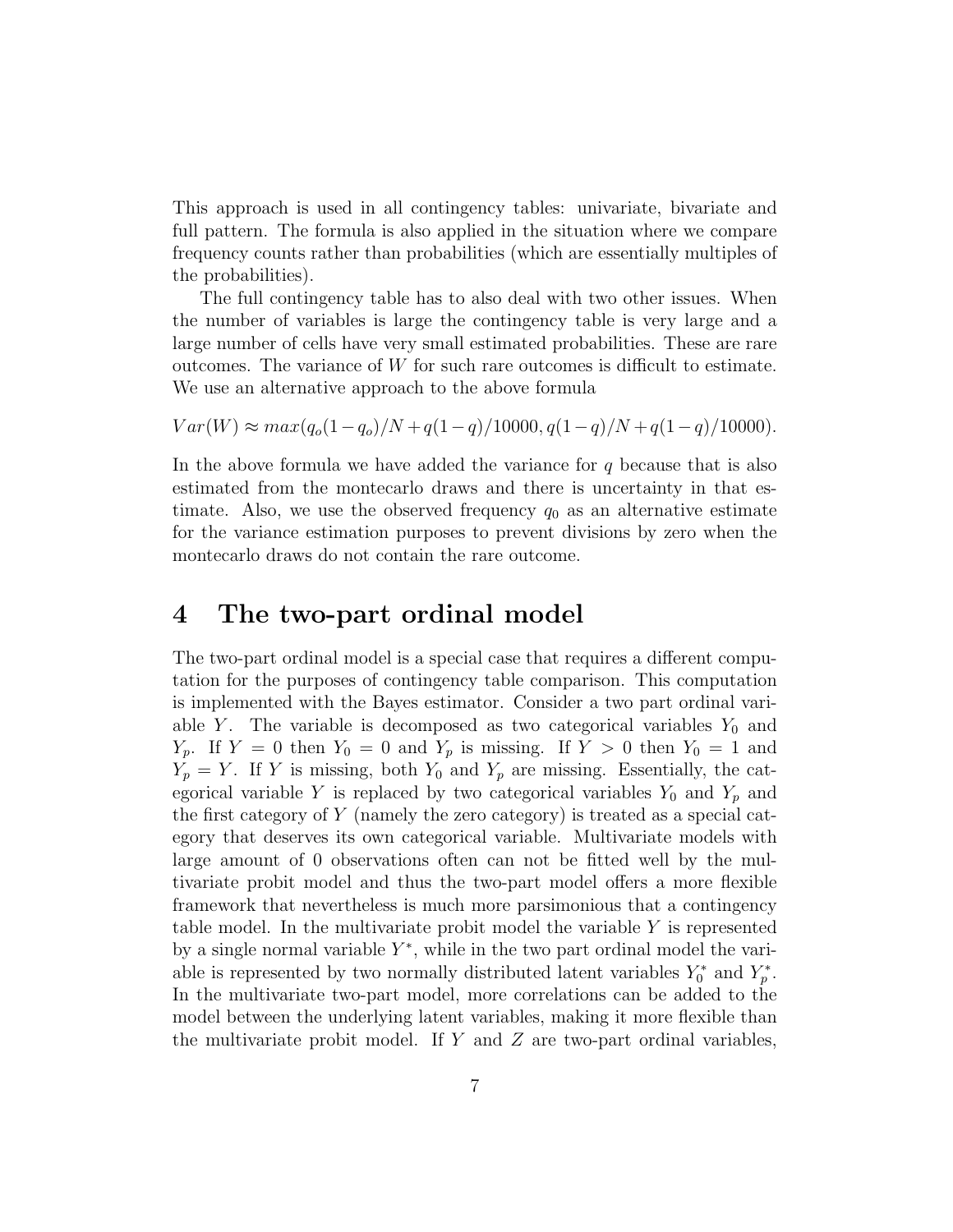the bivariate two-part model can estimate these 4 correlations  $Corr(Y_0^*, Z_0^*),$  $Corr(Y_p^*, Z_p^*)$ ,  $Corr(Y_0^*, Z_p^*)$ ,  $Corr(Y_p^*, Z_0^*)$ . The correlations  $Corr(Y_0^*, Y_p^*)$ and  $Corr(\dot{Z}_0^*, Z_p^*)$  are generally unidentified because when  $Y_p$  is observed  $Y_0$ is constant, and the same applies to Z. The bivariate probit model offers just one correlation  $Corr(Y^*, Z^*)$ .

In principle, it is possible to consider the contingency table fit for  $Y_0$  and  $Y_p$ , however, there are two reasons why this is not a good idea. First,  $Y_p$ has a very strong MAR missing data and that essentially nullifies the contingency table comparison (which ignores the known missing data mechanism). Second, the contingency tables for  $Y_0$  and  $Y_p$  are less desirable as they do not directly address the fit to the data. Only contingency tables for Y can do that.

The estimation of the univariate, bivariate and full pattern tables are estimated as described earlier for the full pattern estimates. That is, the multivariate distribution for  $(Y_0^*, Y_p^*) \sim N(\mu, \Sigma)$  is derived from the model, a random sample is drawn from that distribution with 10000 observations, the estimated thresholds are used to cut the variable to produce the observed values for  $Y_0$  and  $Y_p$ , the observed values are then converted to the observed value of Y according to the two-part conversion, and finally the population of 10000 Y values is used to obtain estimated univariate, bivariate, and full contingency tables.

For applications of two-part ordinal modeling, see Mplus Web Talk No. 4, Part 2, <https://www.statmodel.com/Webtalk4P2.shtml>.

## 5 Observed mediator models

The observed mediator models available in Mplus with the option mediator=observed, also require a special technique for estimating the contingency tables. With this modeling option, when a categorical variable  $Y$  is used as a predictor, the actual observed value Y is used and not the latent underlying variable  $Y^*$  (which is what Mplus will use by default with the Bayes and WLSMV estimators). Here again we obtain the estimated contingency tables using a montecarlo method. The first step in the computation is to order the categorical variables in precedence so that  $Y_p$  can be predicted by  $Y_1, \ldots, Y_p$  $Y_{p-1}$ ,  $Y_{p-1}$  can be predicted by  $Y_1, ..., Y_{p-2}$ , etc. Then, using the estimated model, we obtain the distributions for  $Y_1^*$ ,  $[Y_2^*|Y_1]$ ,  $[Y_3^*|Y_1, Y_2]$ , etc. All of these distributions are conditional univariate normal distribution. We then